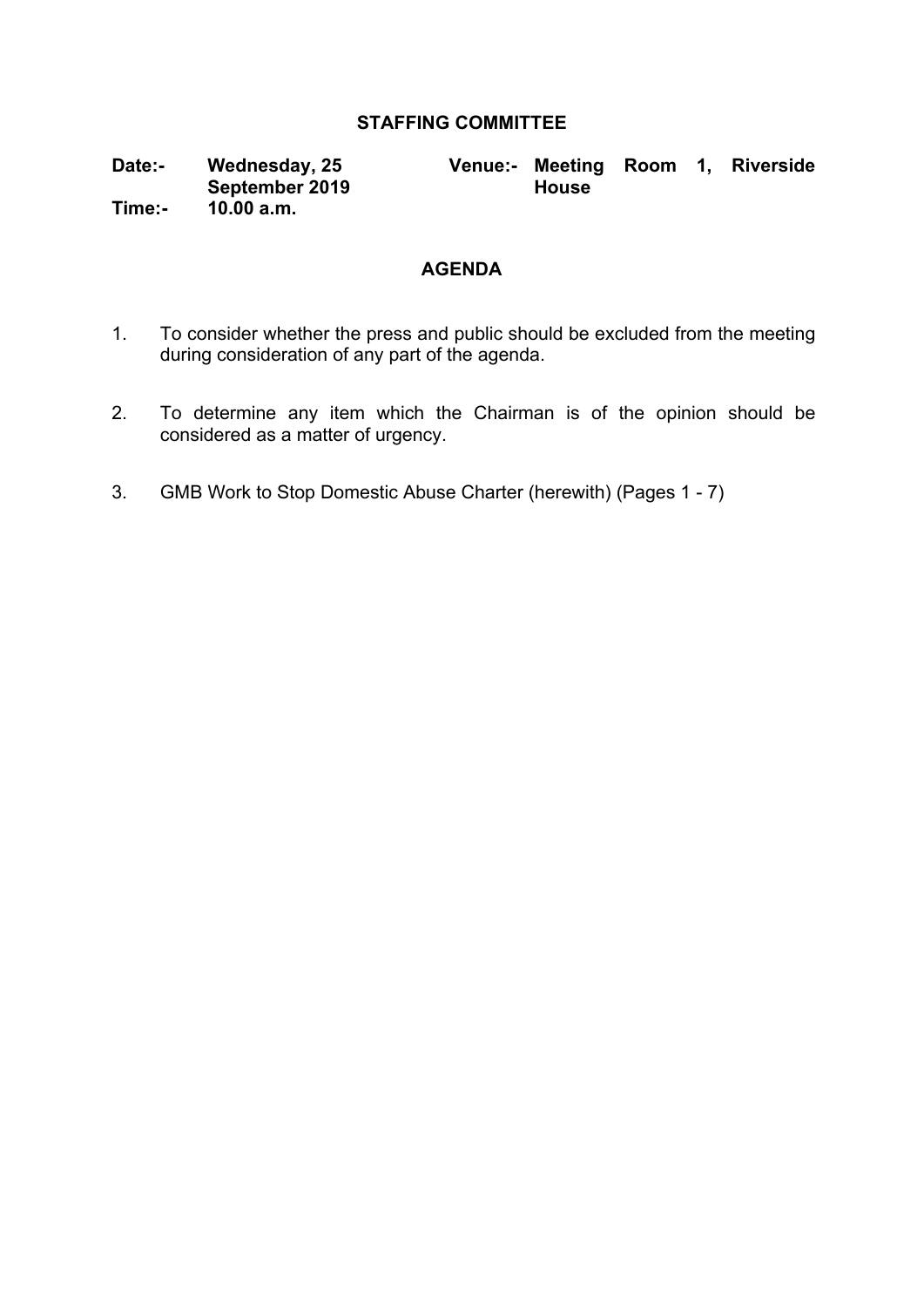# Page 1 **Agenda Item 3**



Public Report Staffing Committee

## **Committee Name and Date of Committee Meeting**

Staffing Committee – 25 September 2019

# **Report Title**

<span id="page-1-0"></span>GMB Work to Stop Domestic Abuse Charter

#### **Is this a Key Decision and has it been included on the Forward Plan?** No

# **Strategic Director Approving Submission of the Report**

Shokat Lal, Assistant Chief Executive

## **Report Author(s)**

<span id="page-1-1"></span>Ian Henderson, Senior Employee Relations Officer 01709 822467 or ian.henderson@rotherham.gov.uk

#### **Ward(s) Affected**

Not applicable

## **Report Summary**

This report provides detail of GMB's Work to Stop Domestic Abuse Charter. The Charter sets out measures that GMB would like employers to put in place to support employees that are experiencing Domestic Abuse; enabling them to access support services and information confidentially.

## **Recommendations**

- 1. That Staffing Committee recommend to Council that the authority be a signatory to GMB's Work to Stop Domestic Abuse Charter
- 2. Staffing Committee are asked to note how the Council currently meets the aims of the Charter, how it supports the Council Plan priorities, safeguarding principles and the work of the Rotherham Safer Partnership.

## **List of Appendices Included**

None

## **Background Papers**

GMB Work to Stop Domestic Abuse Charter

## **Consideration by any other Council Committee, Scrutiny or Advisory Panel** Not applicable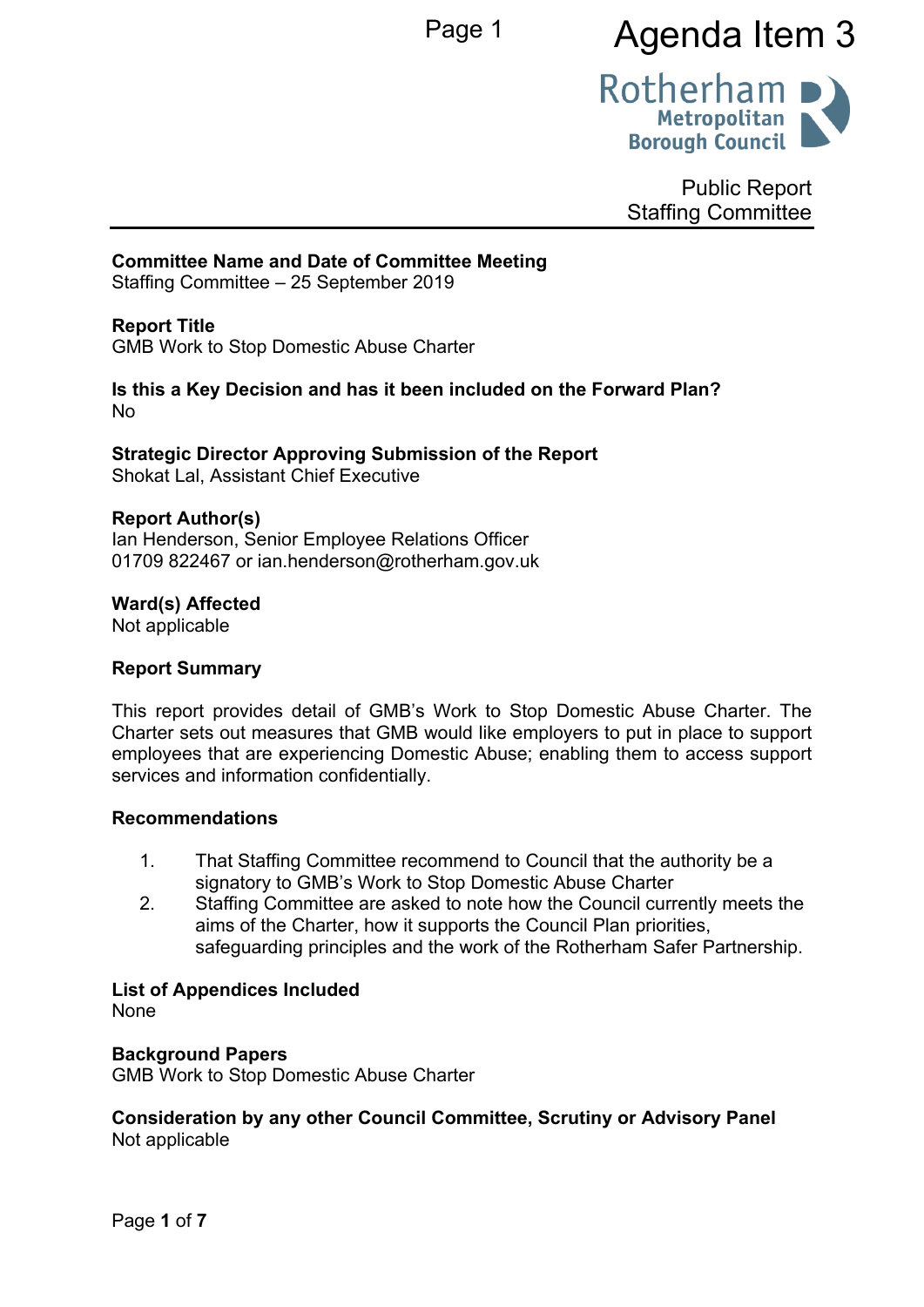**Council Approval Required** No

**Exempt from the Press and Public** No

# **GMB Work to Stop [Domestic](#page-1-0) Abuse Charter**

# **1. Background**

- 1.1. According to the Crime Survey for [England](https://www.ons.gov.uk/peoplepopulationandcommunity/crimeandjustice/bulletins/domesticabuseinenglandandwales/yearendingmarch2018) and Wales (CSEW) for the year ending March 2018, approximately 2 million adults aged between 16 and 59 experienced domestic abuse in the last year (1.3 million women, 695,000 men).
- 1.2. Nationally the police recorded 599,549 domestic abuse-related crimes in the year ending March 2018. This was an increase of 23% from the previous year, according to the survey, this apparently alarming rise was, in part, the result of police forces improving their identification and recording of domestic abuse incidents as crimes. Also, there has been an increased willingness by victims to come forward. The figures show that for every 100 reported incidents of domestic abuse, there are 38 arrests, with convictions running at 76% of prosecutions – their highest level since 2010.
- 1.3. Domestic Abuse can be experienced by anyone regardless of gender, age, ethnicity, socio-economic status, sexuality or background - this is true for both the abuser and the abused.
- 1.4. Different kinds of abuse can happen in different contexts, the most prevalent type of domestic abuse occurs in relationships, but the definition of domestic abuse also covers abuse between family members, such as adolescent to parent violence and abuse. Domestic abuse can include, but is not limited to: - Psychological, Physical, Sexual, Verbal, Financial and Emotional abuse.
- 1.5. One in 4 women and 1 in 6 men in the UK have endured abuse in their lifetime. Two women each week and one man each month are killed in England and Wales by a current or former partner.
- 1.6. In Rotherham, there were 3,201 domestic abuse crimes recorded in 2018, which is an increase of 67% on the previous year. This increase impacts on services across organisations and can only be tackled by a multi-agency response. Working alongside partners, the Council plays a key role in delivering the Safer Rotherham Partnership's response to domestic abuse in the borough.
- 1.7. The GMB Union wants to work with employers to put in place access to support services and for them to take all reasonable measures to protect employees suffering abuse being disadvantaged in the workplace.
- 1.8. To qualify for the GMB Work to Stop Domestic Abuse Charter mark, employers must agree to five standards, which are: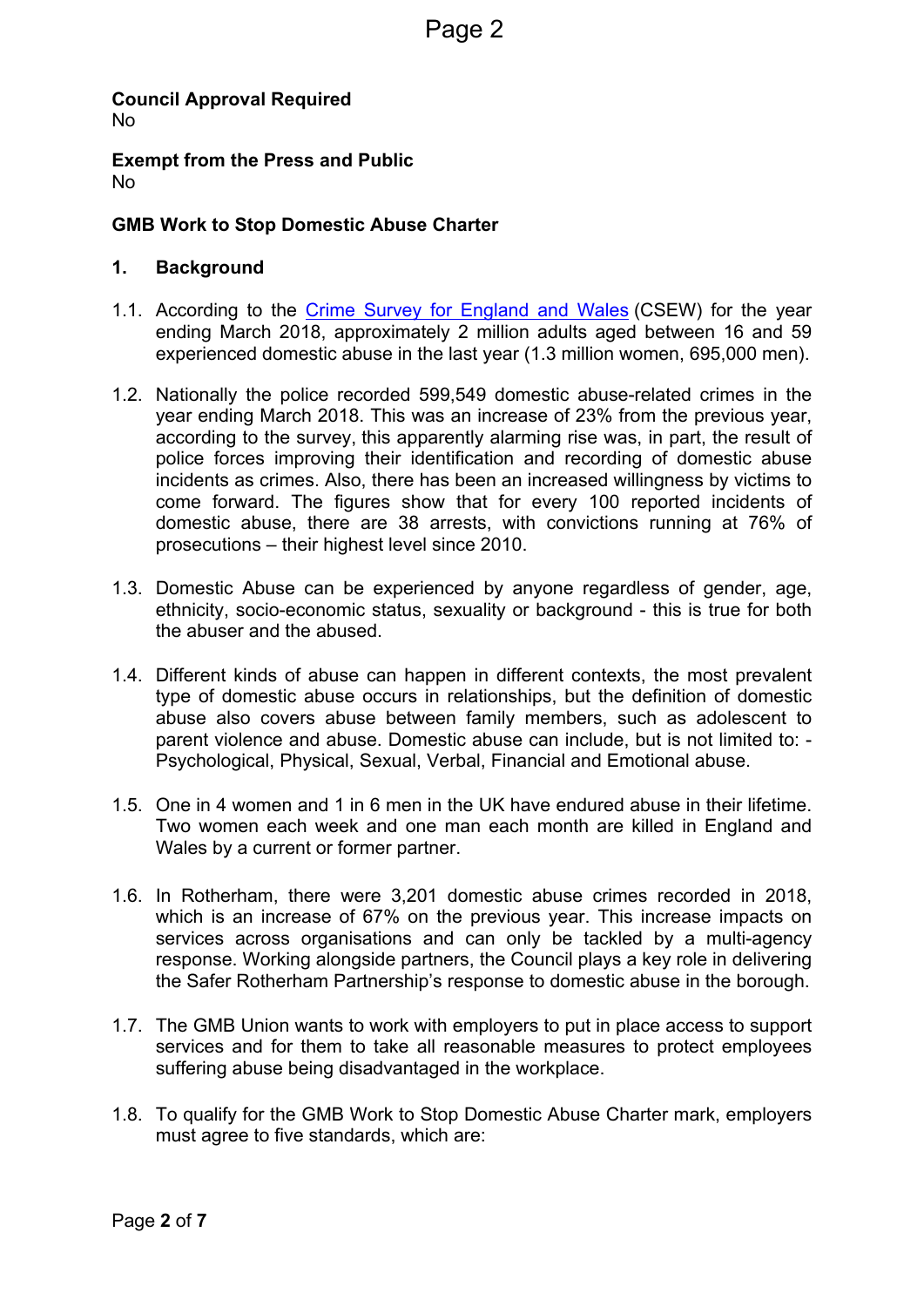1. Support employees who are experiencing Domestic Abuse to access support services and information confidentially.

**The Council's Employee Domestic Violence Policy provides advice, guidance and support available for employees. This includes supportive steps managers can take; ways to ensure employees are safe; the 24 hour employee assistance programme (EAP); national help lines and local services available including the Adult Services Domestic Abuse Service and Children's Social Care Services (MASH).**

2. Ensure that those experiencing Domestic Abuse will not be disadvantaged within the terms and conditions of their employment and will take all reasonable measures to facilitate any needs in the workplace.

**The Employee Domestic Violence Policy ensures a consistent, effective, sympathetic, confidential and supportive approach is taken when dealing with domestic abuse issues and includes guidance for managers on a range of potential measures that can put in place to help ensure employees are not disadvantaged and kept safe.**

**Managers must undertake a risk assessment where full consideration of the range of possible risks should be given and solutions sought which may include:**

- **Improving security measures**
- **Offering special leave**
- **Reminding employees not to divulge information about employees**
- **Offering temporary or permanent changes in workplace, worktimes and patterns, helping to make the employee less at risk at work and on their journeys to and from work**
- **Offering changes in specific duties**
- **Agreeing what to tell colleagues and how they should respond if the abuser rings or calls at the workplace**
- **Recording any incidents of violence in the workplace, including persistent phone calls, e-mails or visits, to an employee by the abuser**
- 3. Commit to working/participating with other organisations to facilitate best support for those experiencing Domestic Abuse.

**The Council condemns domestic abuse and recognises that it is a very serious offence. It is committed to working towards providing the best and most appropriate support and services for people**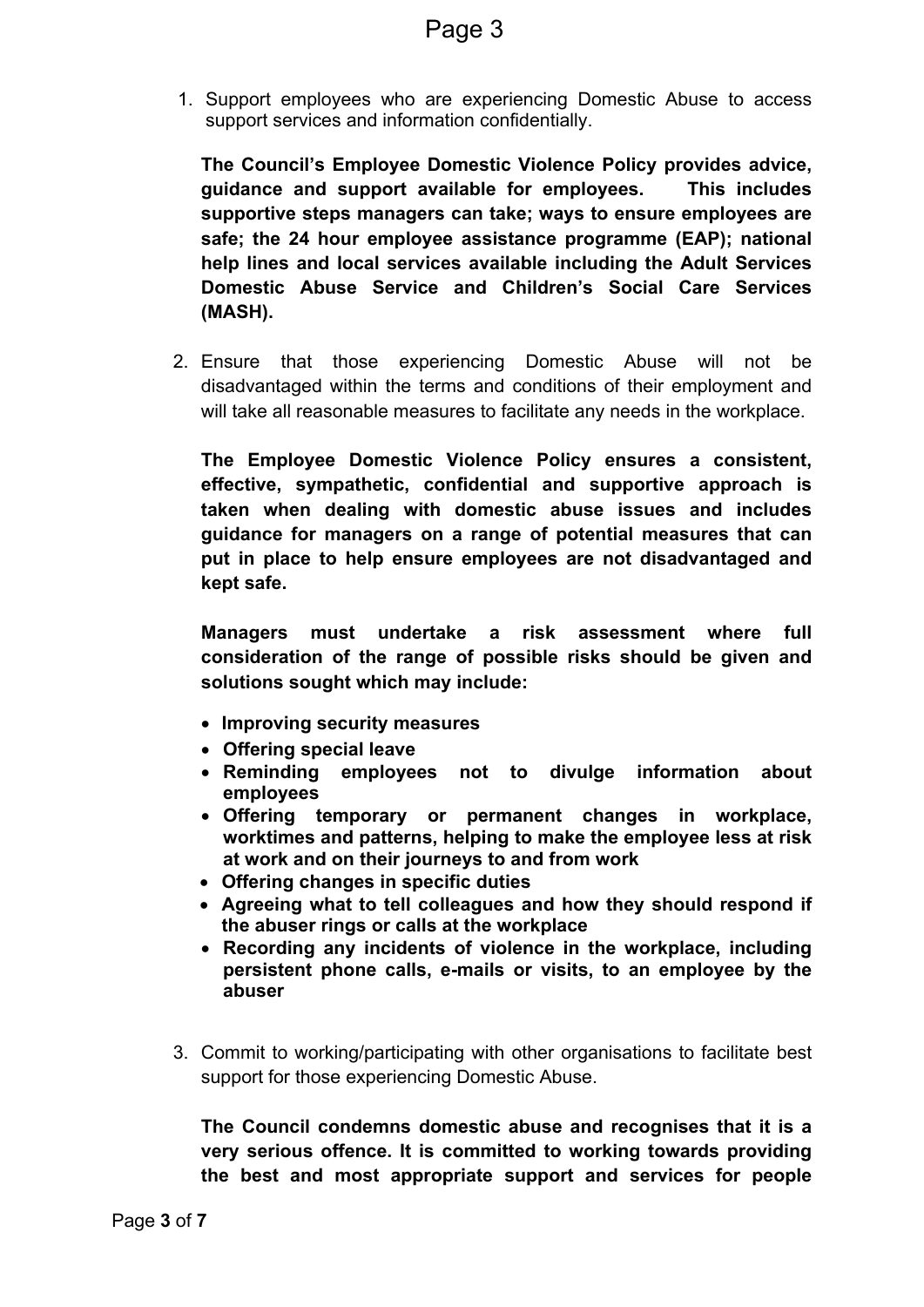**experiencing or affected by domestic violence. The Council leads partnership arrangements through the Safer Rotherham Partnership, with a domestic abuse strategy in place since 2017.**

**Managers identifying that an employee is experiencing difficulties should use the Employee Domestic Violence Policy to identify appropriate support to enable them to deal with their situation more effectively. Further advice, guidance and support are available from specialist Officers, across Adult Social Care, Children's Services and Public Health and local and national partner organisations.**

4. Provide all employees with access to toolkits, information and Council policies on domestic abuse, in a format that is easily and discretely accessible within the workplace.

**Support available to employees is readily available on the HR A to Z webpage of the Council's intranet including a link to the Employee Domestic Abuse Policy. This information includes links to the employee assistance programme, services provided by the Council in the Domestic Abuse Service (Adults) and Children's Social Care (MASH), plus local and national services where employees can access support and further information.**

5. Ensure that we have employees trained across our organisation, to provide adequate access to support within the workplace for all employees. Staff trained should be representative of our workplace and will include line managers and Trade Union representatives.

**Employees are trained to spot the signs of abuse, support available and how to escalate concerns via a safeguarding learning module which is mandatory to complete.** 

**Managers, who have a duty to maintain a secure environment for employees, have access to advice and guidance on supporting employees from officers in Human Resources, Health & Safety, Adult's and Children's Services.**

- 1.9. It should be noted that the Council's current practices are in line with the key principles of the Charter, which are supported by Health and Safety legislation designed to ensure that workers have the right to work in a safe environment where risks to health and wellbeing are considered and dealt with effectively.
- 1.10.The Council also provides advice and guidance through specialist employees in the Independent Domestic Advisory Service situated in Adult Services and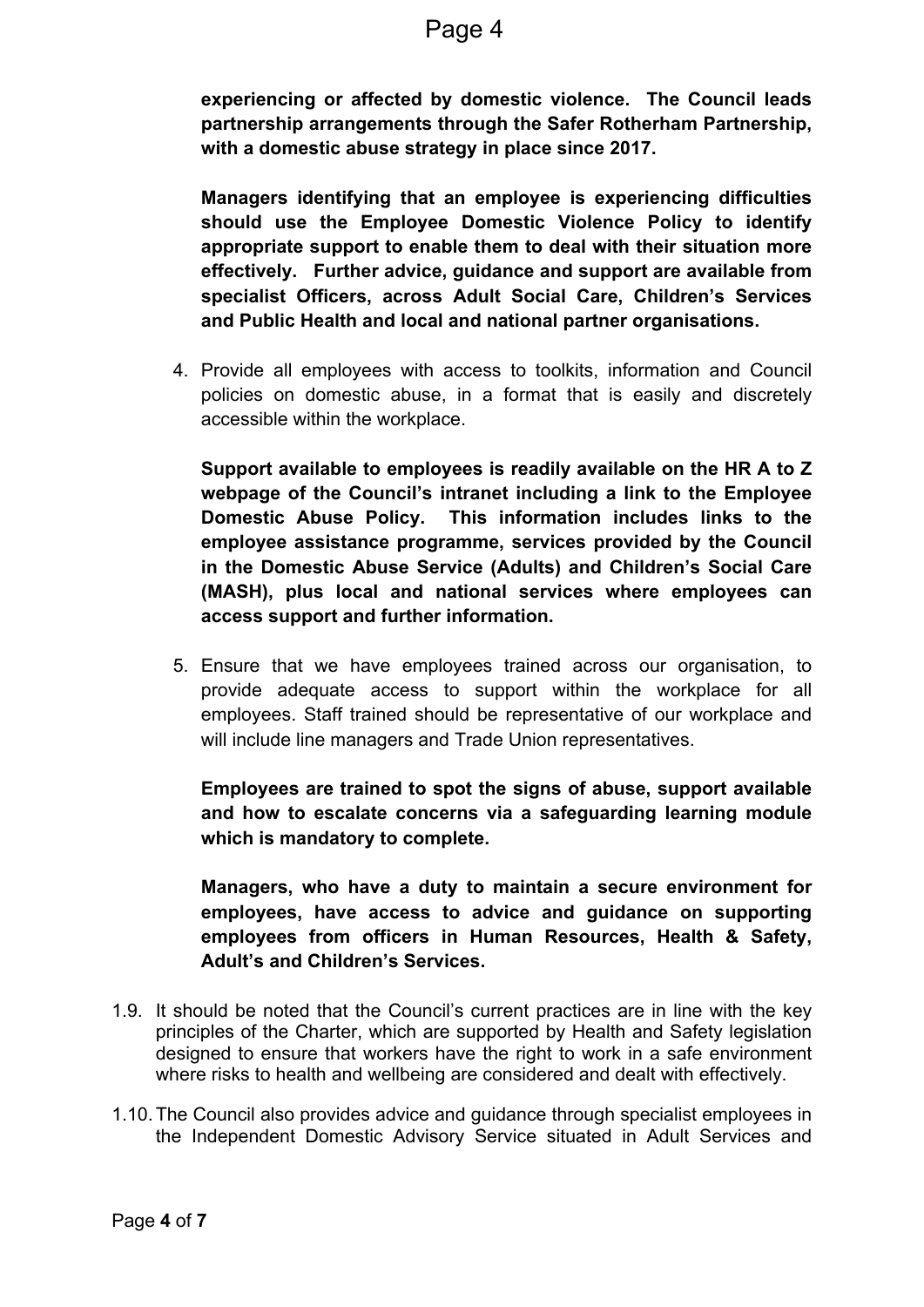employees have access to support from the employee assistance programme provided as part of the Occupational Health contract.

1.11.Three quarters of the Council's workforce lives in Rotherham and the Council works with partner organisations through the Rotherham Safer Partnership to protect children, young people and families from all forms of abuse, violence and neglect*.*

# **2. Key Issues**

2.1 There are no issues for the Council in adopting the Charter

# **3. Options considered and recommended proposal**

- 3.1 Not to adopt the Charter.
- 3.2 The Council already operates to the standards of the Charter and adoption would support the Council's Safeguarding principles, links to the work of the Safer Rotherham Partnership and aligns to priority areas in the Council Plan.

## **4. Consultation on proposal**

4.1 Consultation has been undertaken with the relevant Cabinet member who supports the adoption of the Charter.

## **5. Timetable and Accountability for Implementing this Decision**

- 5.1 There is no set timescale for implementation. The Council already operates in the spirit of the Charter so there would be no change to existing policy or implications for agreeing to adopt..
- **6. Financial and Procurement Advice and Implications (to be written by the relevant Head of Finance and the Head of Procurement on behalf of s151 Officer)**
- 6.1 There are no financial implications.
- 6.2 There are no direct procurement implications associated with this report.

## **7. Legal Advice and Implications (to be written by Legal Officer on behalf of Assistant Director Legal Services)**

7.1 There are no direct legal implications from this report. The Charter would help facilitate RMBCs duty to provide a safe working environment for its employees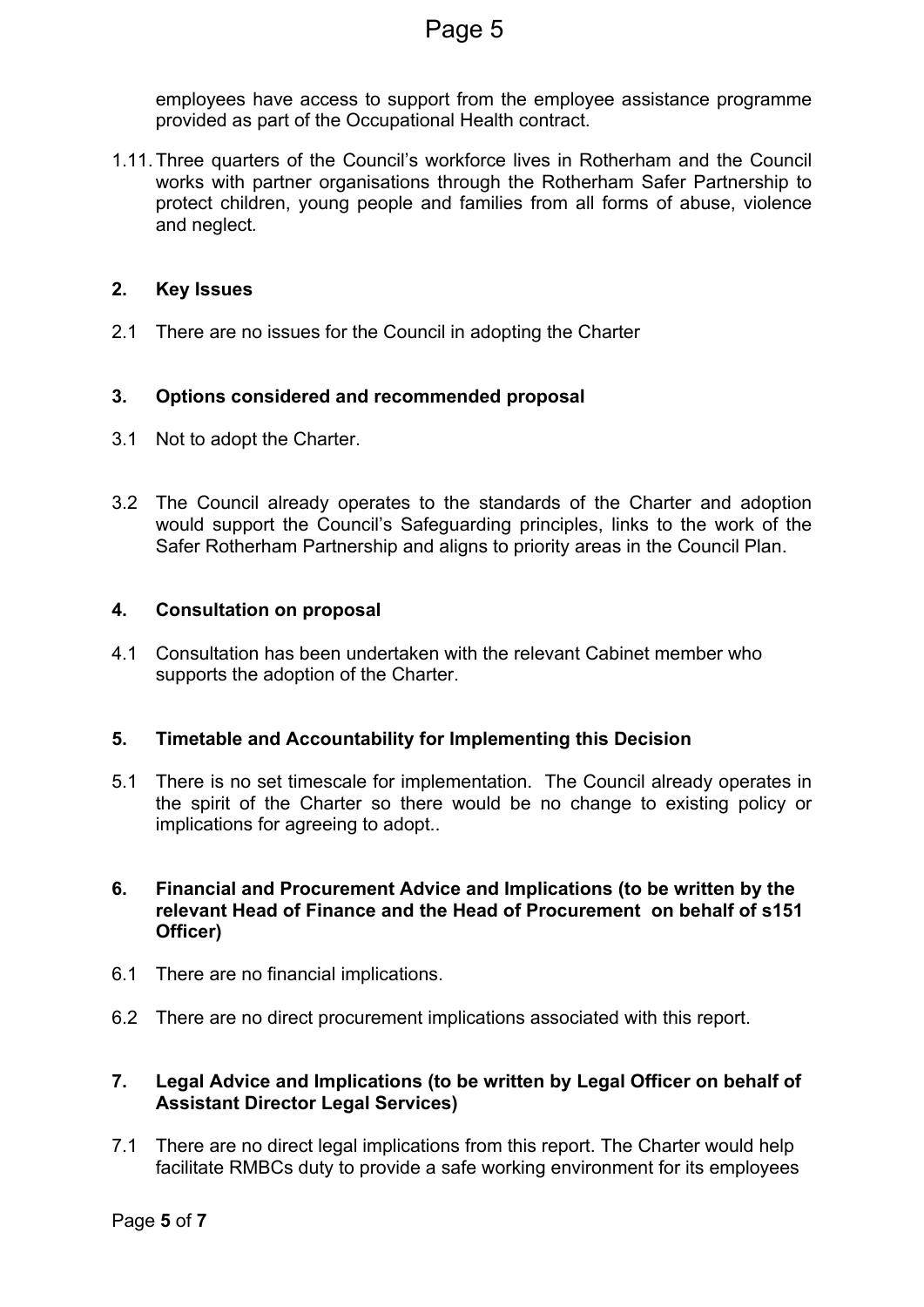# **8. Human Resources Advice and Implications**

8.1 The Charter supports the standards of Health and Safety operated by the Council to protect employees and supports the Council's Safeguarding principles.

# **9. Implications for Children and Young People and Vulnerable Adults**

9.1 The Charter supports the work undertaken to protect vulnerable children and adults.

# **10. Equalities and Human Rights Advice and Implications**

- 10.1 In making any decision the Council is required to have due regard to its equalities duties and in particular with respect to the Equality Act 2010, section 149, part 11 of the public sector duty:
	- eliminate discrimination, harassment, victimisation and eliminate any other conduct that is prohibited by or under the Act,
	- advance equality of opportunity between persons who are a protected characteristics and persons who do not share it and to
	- foster good relations between persons who share a relevant protected characteristic and persons who do not share it.
- 10.2 The recommendation before the Council will not have any adverse impact on anyone with one or more protected characteristics, namely age, disability, gender reassignment, pregnancy and maternity, race, religion or belief, sex and sexual orientation.

# **11. Implications for Partners**

11.1 Adopting the Charter would support the work of the Safer Rotherham Partnership in tackling Domestic Abuse.

# **12. Risks and Mitigation**

12.1 There is no risk associated in adopting the Charter.